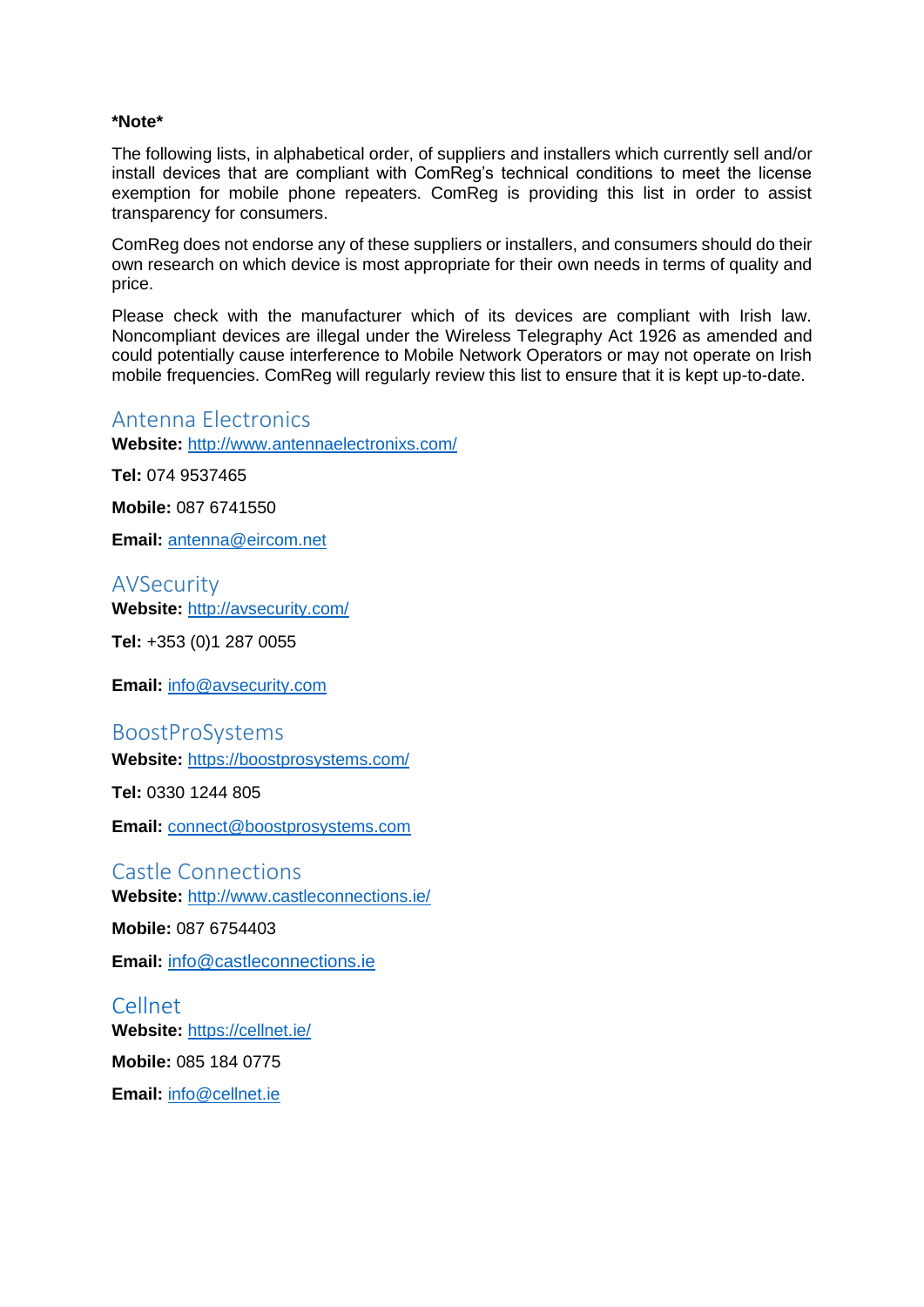## DaltonTV

**Website:** <http://daltontv.ie/>

**Tel:** 056 7771900

**Mobile:** 087 2992300

**Email:** [info@daltontv.ie](mailto:info@daltontv.ie)

### E Solutions

**Website:** <https://www.esolutions.ie/>

**Mobile:** 086 2554253

**Phone:** 096 30565

**Email:** [info@esolutions.ie](mailto:info@esolutions.ie)

### Installer

**Website:** [www.installer.ie](http://www.installer.ie/)

**Tel:** 01 663 8333

**Mobile:** 085 236 7171

**Email:** [hello@installer.ie](mailto:hello@installer.ie)

### ISAA **Website:** <http://isaa.ie/>

# Novatel **Website:** <https://signalsolution.novatel.ie/> **Tel:** +353 22 23440 **Mobile:** 00353 87 7681224

### **HRIServices**

**Website:** <https://www.hriservices.ie/>

**Tel:** 066 7126673

**Mobile:** 087 8316664

**Email:** [info@hriservices.ie](mailto:info@hriservices.ie)

# Mobile Signal Solutions

**Website:** <https://www.mobilesignalsolutions.co.uk/>

**Mobile:** 086 347 5552

**Email:** [contact@mobilesignalsolutions.co.uk](mailto:contact@mobilesignalsolutions.co.uk)

# Signal at Home **Website:** [www.signalathome.com](http://www.signalathome.com/)

**Email:** [info@signalathome.com](mailto:info@signalathome.com)